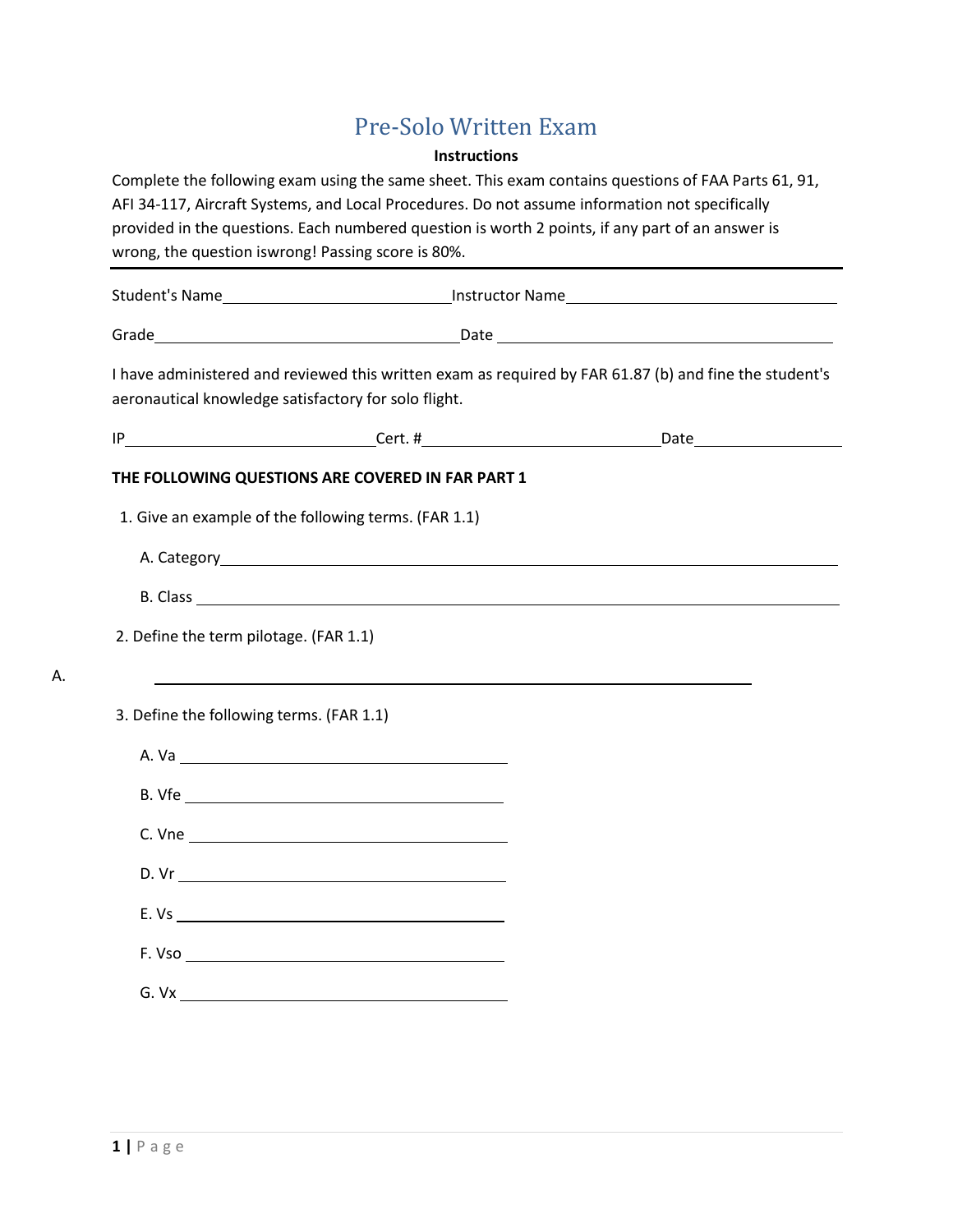## **THE FOLLOWING QUESTIONS ARE COVERED IN FAR PART 61**

4. What three documents must a pilot have in their possession while exercising the privileges of a pilot certificate? (61.3 a / c)

| C.                                                                                                       |
|----------------------------------------------------------------------------------------------------------|
| 5. What are the limitations on student pilots while operating an aircraft in solo flight? (61.87n)<br>А. |
| В.                                                                                                       |
| 6. What general limitations are placed on a student pilot while acting as pilot in command? (61.89)      |
| А.                                                                                                       |
| В.                                                                                                       |
| C.                                                                                                       |
| D.                                                                                                       |
| Ε.                                                                                                       |
| F.                                                                                                       |
| G.                                                                                                       |
| Η.                                                                                                       |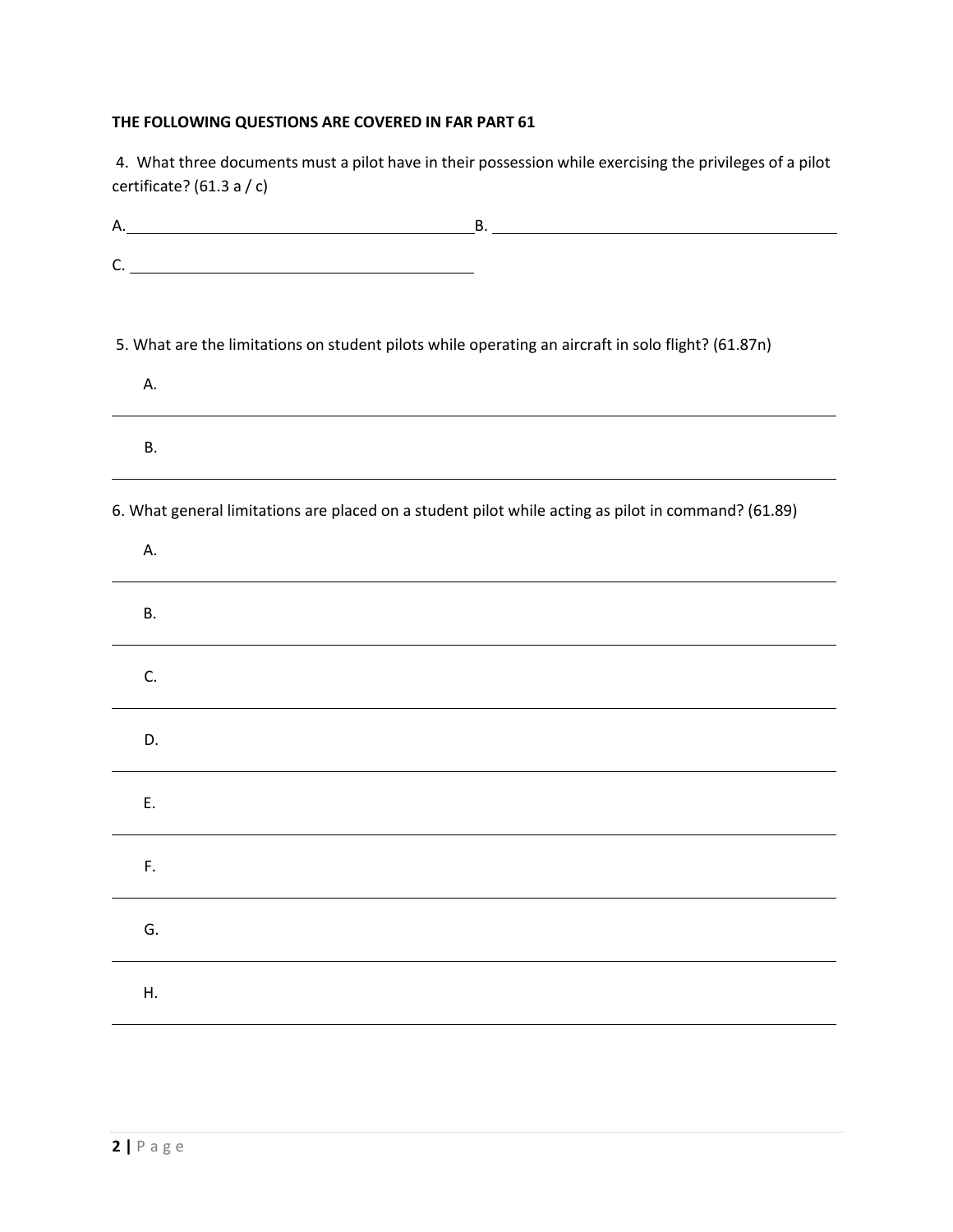#### **THE FOLLOWING QUESTIONS ARE COVERED IN FAR PART 91**

7. Who is responsible for the operation of the aircraft? (FAR 91.3)

A.

8. Who is responsible for determining whether an aircraft is in condition for a safe flight? (91.7)

A.

9. What action is required if the PIC discovers an un-airworthy condition is discovered? (FAR 91.7)

A.

10. No person may act as a crewmember after consuming alcohol or while using any drug that affects the person's faculties in any way contrary to safety until what conditions are meet? (91.17)

| Α. |  |
|----|--|
| В. |  |
|    |  |

11. A PIC shall before beginning a flight, become familiar all available information concerning that flight. This information must include, for a flight not in the vicinity of an airport. (91.103)

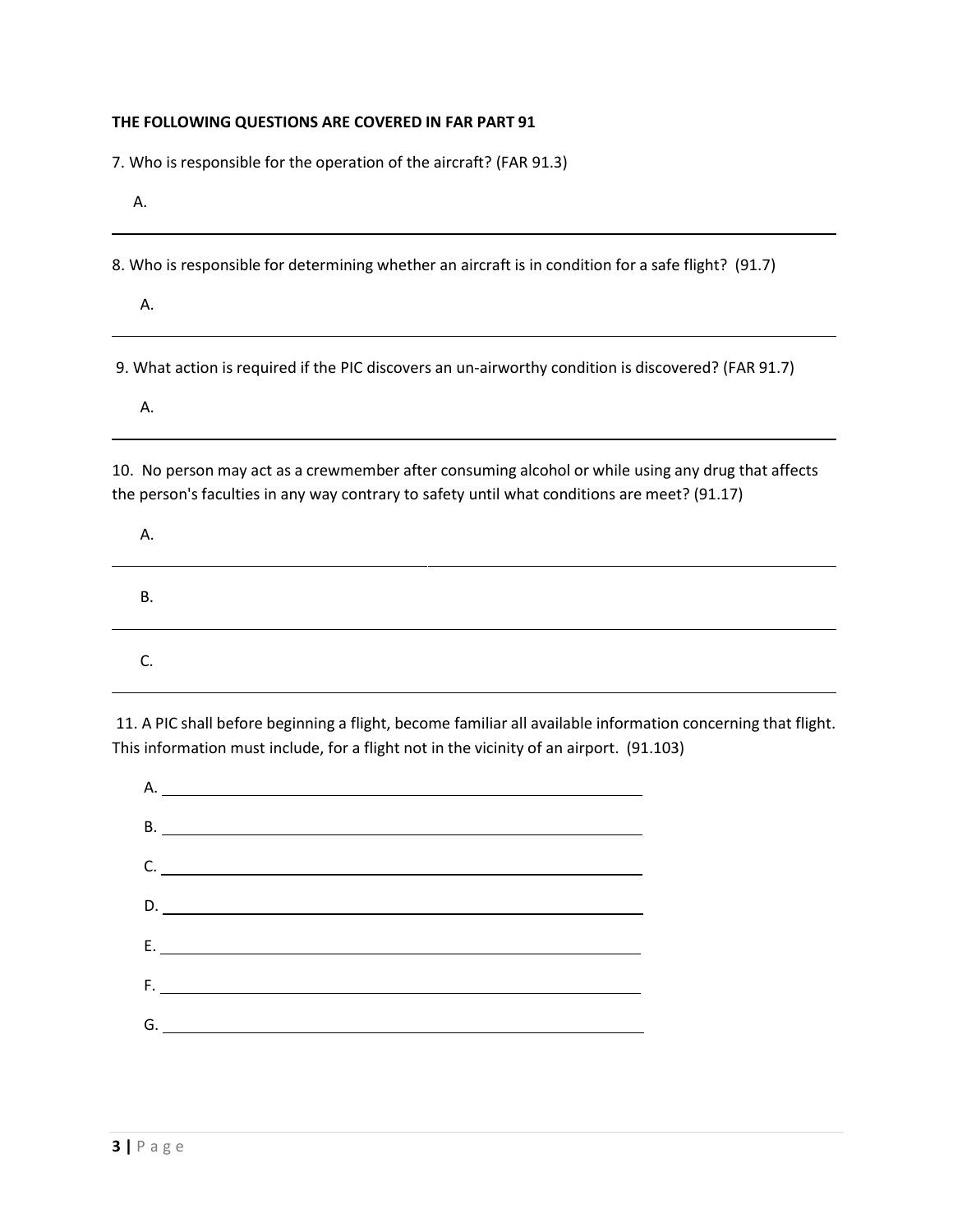12. Who has the right-of-away when two aircraft are on final approach to a landing? (FAR91.113)

A.

13. What are the minimum safe altitudes? (FAR 91.119)

Anywhere

Over congested areas

Other than congested areas

14. What are the dimensions of class D airspace, the direction of standard traffic pattern and communication requirements? (FAR 91.129 and reference to 91.126 and 91.127)

| А.                                                                                               |
|--------------------------------------------------------------------------------------------------|
| В.                                                                                               |
| C.                                                                                               |
| 15. What are the weather requirements to enter Class C airspace? (91.130) and (91.215)<br>А.     |
|                                                                                                  |
| 16. What are the weather requirements for operations in Class D airspace? (91.155)<br>Α.         |
| 17. What are the fuel reserve requirements for a day VFR flight and a night VFR flight? (91.151) |
|                                                                                                  |
|                                                                                                  |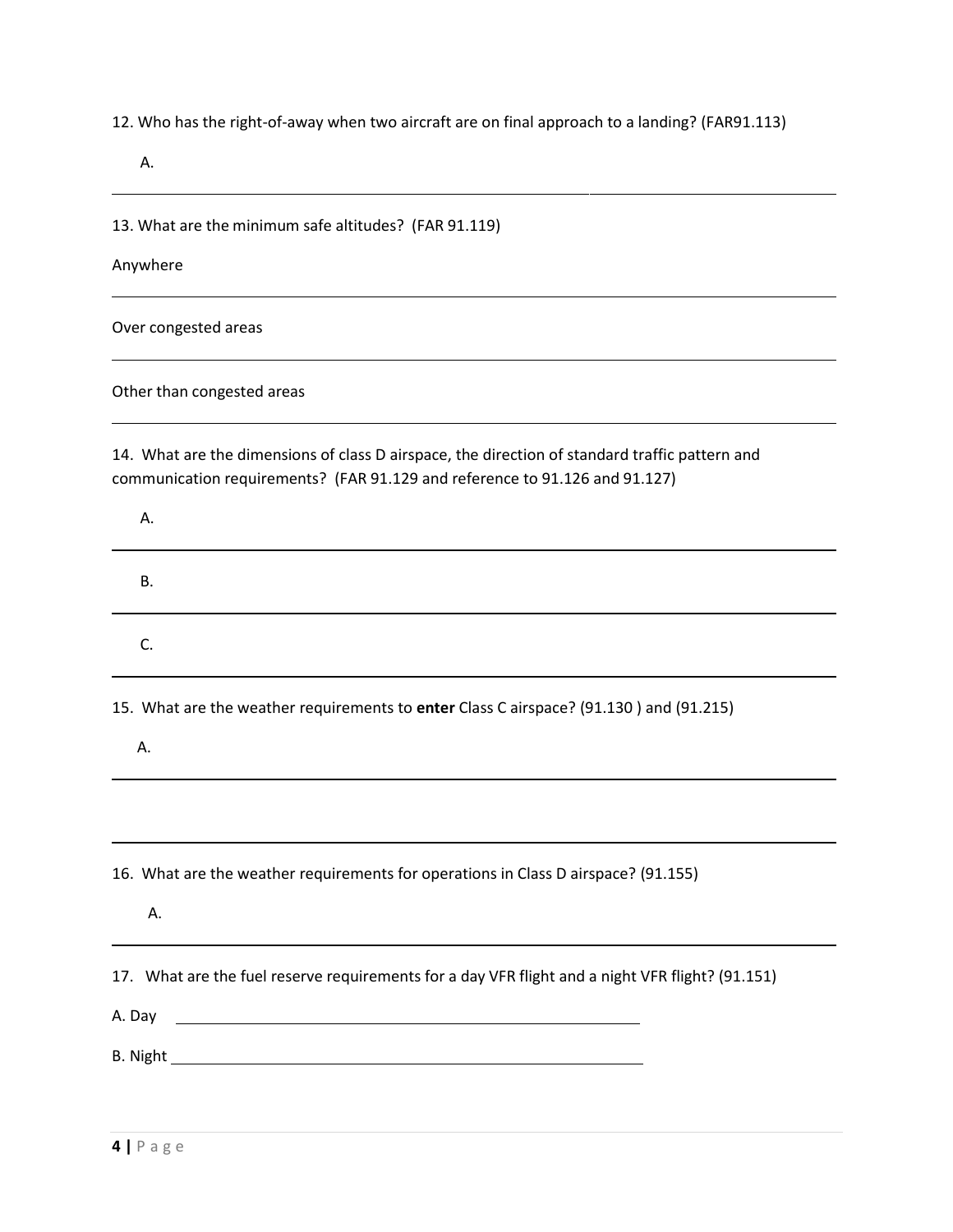18. What are the VFR cruising altitudes and at what altitudes do they apply? (91.159)

A.

| $\frac{3}{2}$                                                                                                             |  |
|---------------------------------------------------------------------------------------------------------------------------|--|
| $4. \underline{\hspace{2cm}}$                                                                                             |  |
|                                                                                                                           |  |
| $6.$ $\overline{\phantom{a}}$                                                                                             |  |
|                                                                                                                           |  |
|                                                                                                                           |  |
|                                                                                                                           |  |
| $\begin{tabular}{c} 10. \end{tabular}$                                                                                    |  |
|                                                                                                                           |  |
| THE FOLLOWING QUESTIONS ARE COVERED IN THE AERONAUTICAL INFORMATION MANUAL (AIM)                                          |  |
| 20. Interpret the sign in figure 2-3-31 and 2-3-33 (AIM Ch. 2 sec.3 Para.9)                                               |  |
| Α.                                                                                                                        |  |
| В.                                                                                                                        |  |
| 21. Describe Class C airspace: Dimensions, pilot requirements, equipment, communication and airspeed<br>limit (AIM 3-2-4) |  |
| А.                                                                                                                        |  |
| <b>B.</b>                                                                                                                 |  |
|                                                                                                                           |  |

19. What are the minimum equipment and instrument requirements for a day VFR flight? (91.205b)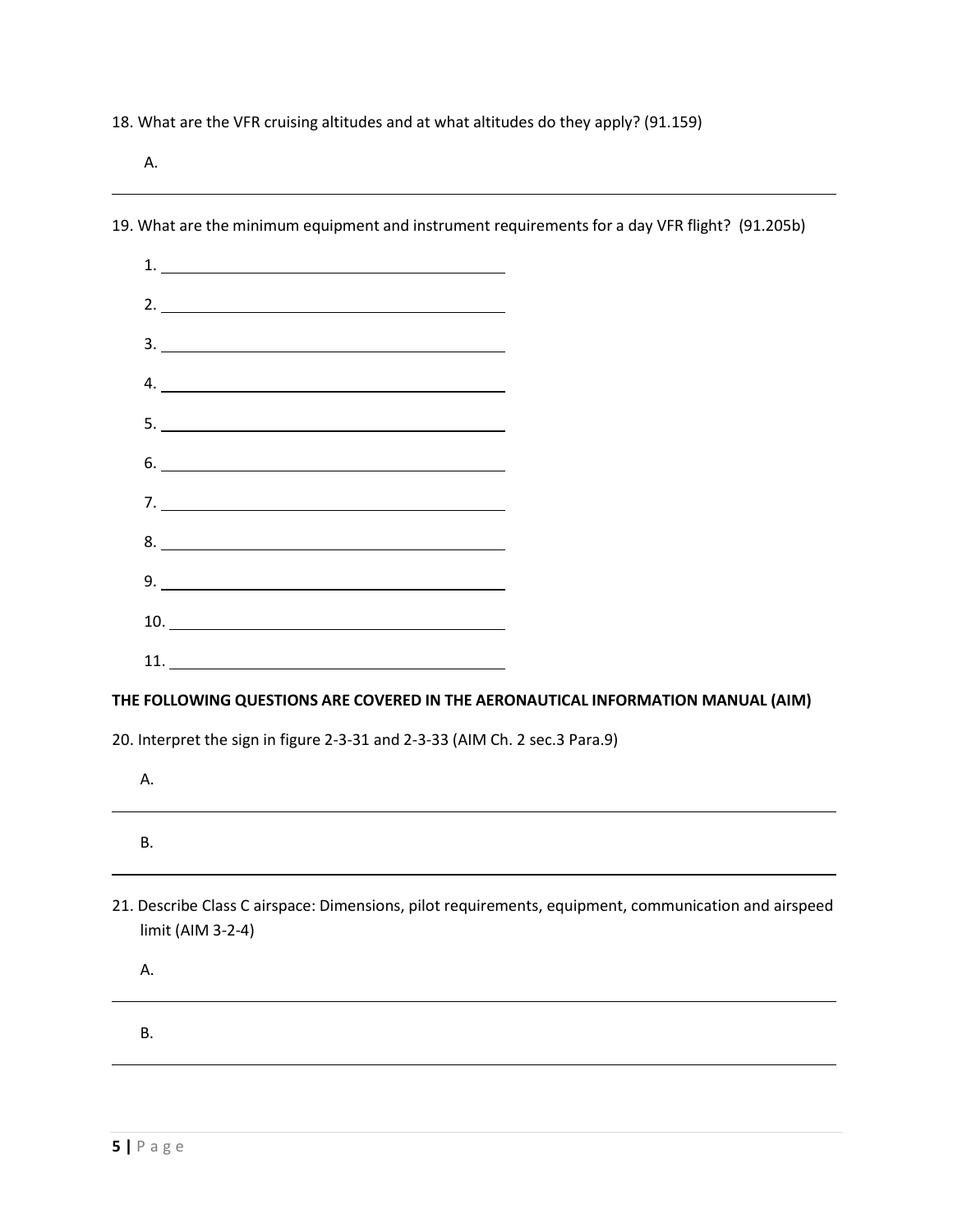| J. |  |
|----|--|
| D. |  |
| Е. |  |

22. Describe Class D airspace: Dimensions, pilot requirements, equipment, communication and airspeed limit? (AIM 3-2-5)

| А. |                                                                                        |                                                                                              |  |
|----|----------------------------------------------------------------------------------------|----------------------------------------------------------------------------------------------|--|
| В. |                                                                                        |                                                                                              |  |
| C. |                                                                                        |                                                                                              |  |
| D. |                                                                                        |                                                                                              |  |
| E. |                                                                                        |                                                                                              |  |
|    | 23. Name the closed pattern legs? (AIM 4-3-2)                                          |                                                                                              |  |
|    |                                                                                        |                                                                                              |  |
|    |                                                                                        |                                                                                              |  |
| Α. |                                                                                        | 24. At what point do you turn crosswind in a civilian airfield? (AIM 4-3-3 and figure 4-3-2) |  |
| Α. | 25. How can a pilot obtain radar assistance when in a difficult situation? (AIM 6-2-1) |                                                                                              |  |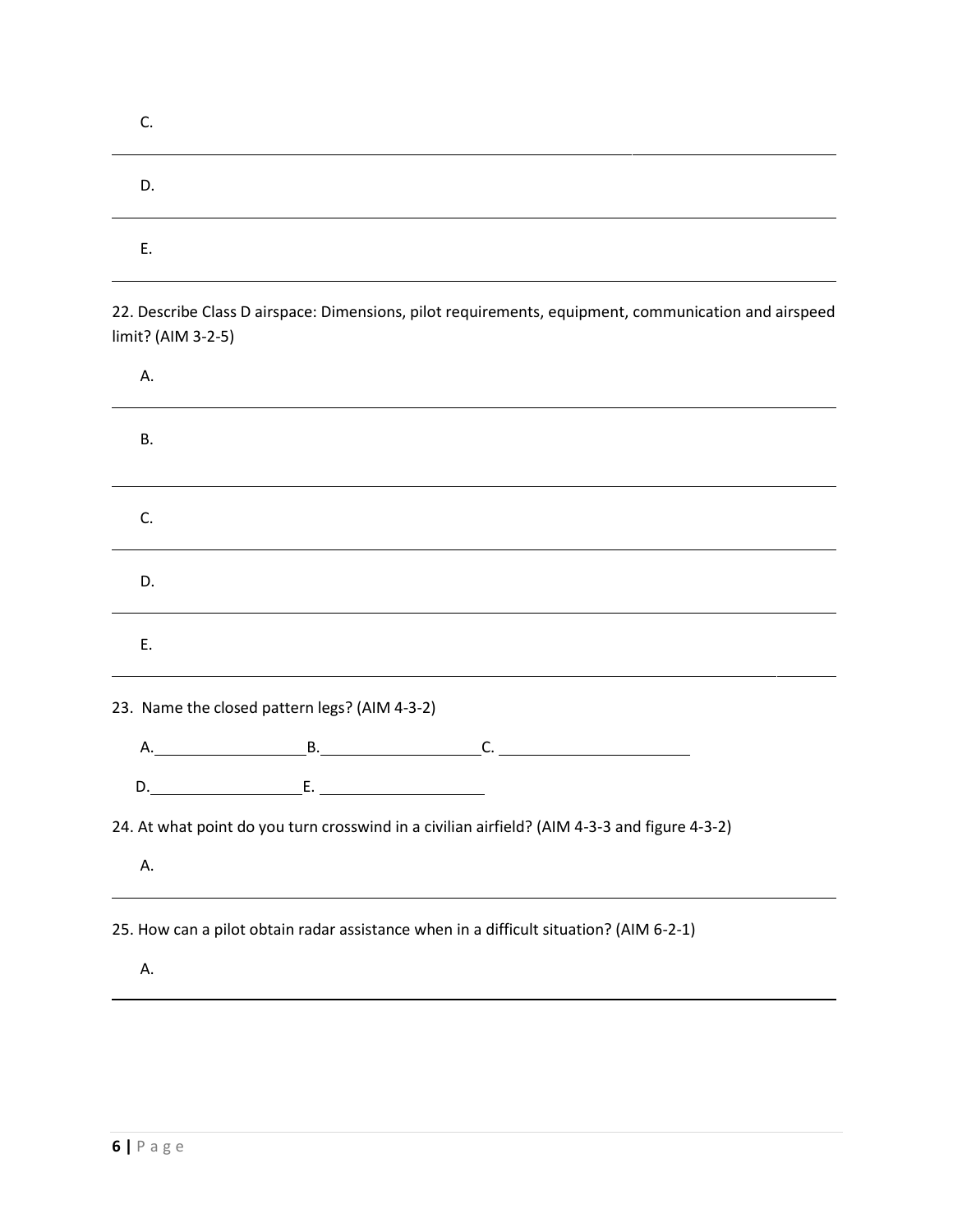## **THE FOLLOWING QUESTIONS ARE COVERED IN AFMAN 34-232 (AERO CLUB SOP)**

| 26. When is "student" considered a "no show" for a scheduled flight and what charges apply?                                                                                    |  |
|--------------------------------------------------------------------------------------------------------------------------------------------------------------------------------|--|
| (Chapter1 Paragraph11)                                                                                                                                                         |  |
|                                                                                                                                                                                |  |
|                                                                                                                                                                                |  |
| 27. What are the wind limitations for solo student pilot? (4.9)                                                                                                                |  |
|                                                                                                                                                                                |  |
| $C.$ $\qquad \qquad$                                                                                                                                                           |  |
| 28. What is the restriction on flying with an open discrepancy? (6.2)                                                                                                          |  |
| Α.                                                                                                                                                                             |  |
| 29. What is the flight restriction for a solo student pilot with cumulonimbus cloud formations<br>(thunderstorms) with in 15nm of the academy airfield? (AFI 34-117, A2.4.2.7) |  |
| А.                                                                                                                                                                             |  |
| 30. All aero club flights must flight plan for a fuel reserve of _____________hours at cruise power. (AFI<br>4.17.12.1                                                         |  |
| THE FOLLOWING QUESTIONS ARE COVERED IN THE AIRCRAFT PILOT OPERATING HANDBOOK USE THE<br>POH FOR A CESSNA 172 P MODLE (6601K)                                                   |  |
| 21 Describe the engine of the Cessen 172 (DOU 1.2 / STC Dependence in Motel Binder)                                                                                            |  |

31. Describe the engine of the Cessna 172. (POH 1-3 / STC Paperwork in Metal Binder)

A.\_\_\_\_\_\_\_\_\_\_\_\_\_\_\_\_\_\_\_\_\_\_\_\_\_\_\_\_\_\_\_\_\_\_\_\_\_\_\_\_\_\_\_\_\_\_\_\_\_\_\_\_\_\_\_\_\_\_\_\_\_\_\_\_\_\_\_\_\_\_\_\_\_\_\_\_\_\_\_\_\_\_\_

32. What are the accept fuel grades that can be used in the Cessna 172? (POH 1-3)

A.